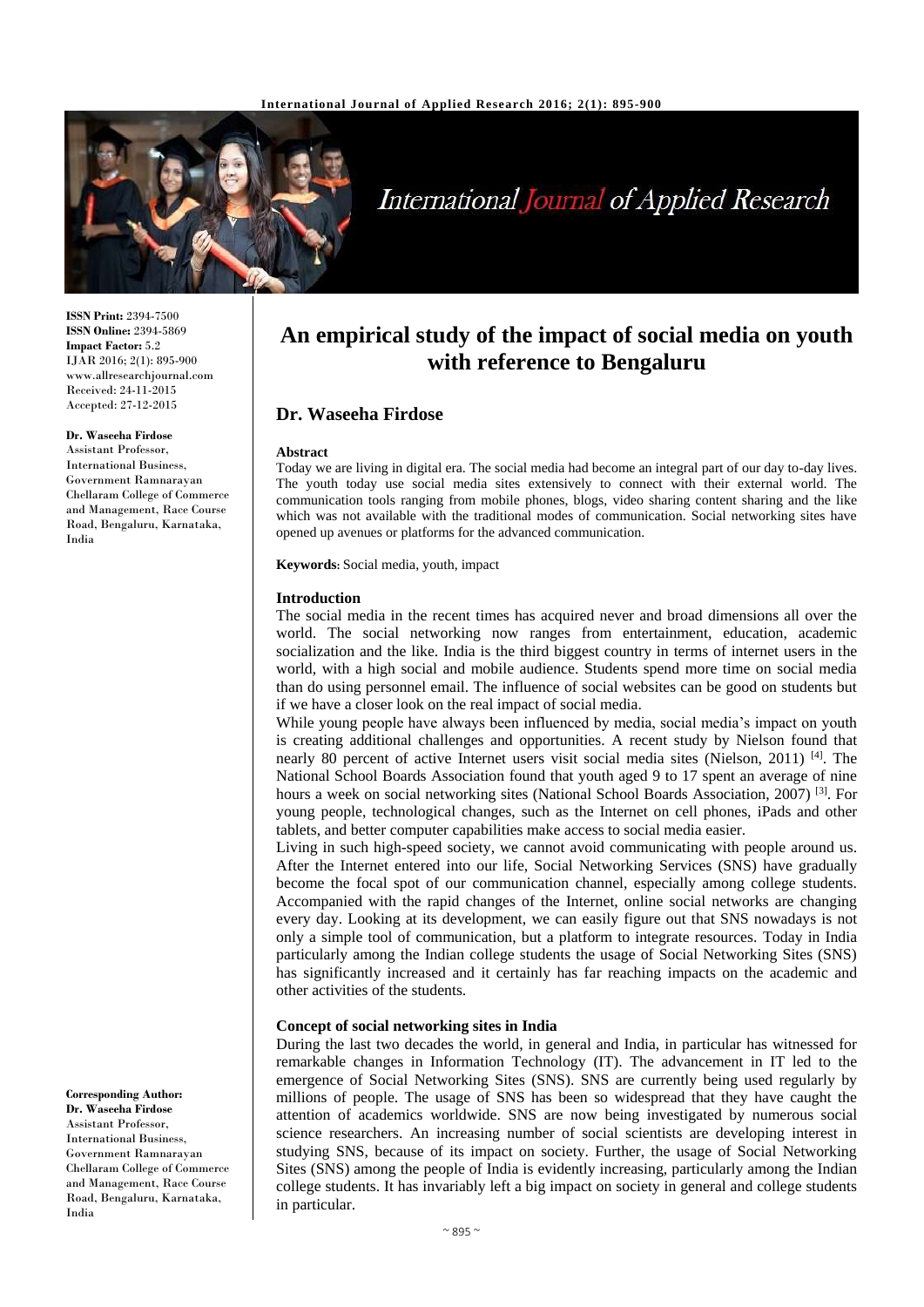#### **Definitions**

#### **Digital Natives**

Digital Natives are considered the "…native speakers" of the digital language of computers, video games and the internet.

## **Digital Social Media**

Digital technology tools which operate communication of many sources to many receivers, such as websites and applications that enable users to create and share content or to participate in virtual social networking.

#### **Social media Influencer or influencer**

A person with a sizeable following on social media who has the power to affect their followers' consumer behaviour through product promotion.

#### **Positive effects of social networking**

Education has become very convenient with the help of social media. Students can easily share important data for class work or assignments. It is also effective for gathering information to prepare project reports and other educational purposes. Teachers find it's easy to keep their students updated with the class and exam schedules.

Social sites like LinkedIn, Naukri.com etc., save the effort of doing the whole employment process by traditional methods. It gives opportunities to candidates who are seeking for particular job profile. Employees as well as employers can search for jobs or people of their choice to work for or work with.

The fastest way to advertise anything is to upload it on social sites. Social media is faster in conveying the news or information than any other media say radio, television or newspapers. Also, government sites as well as private sites are available for filing documents. Ticket booking has become very serviceable to the customers, may it be for a movie show, a hotel in a far town or for an overseas travel trip.

Through many years, social media has helped people stay in contact with their distant friends, relatives and other influential people in their lives, which would have otherwise been impossible. Hence social media proves to be an excellent platform to promote and facilitate innumerable things.

#### **The effects of social media on the youths [1]**

Social media can be defined as the facilities and tools that reduce the world to a global village; websites and applications that enables users to create, share contents and participate in social networking. The social media platform provides opportunities for users to create online communities to share ideas, information, personal messages, etc. Some of the social media applications include Facebook, Instagram, You-tube, My Space, Twitter, Skype, LinkedIn, etc.

Youths are predominantly the users of the Internet for social interaction. These are the people who cannot imagine life without the Internet, the group seeking for ways to connect virtually to everyone in the world. With over half of the Nigerian population under 30 years of age, they are the ones more frequent on the Internet. We must harness the creativeness of the youth for the economic growth of Nigeria. Bearing in mind that the internet opens up a world of possibilities and opportunities to the youths, the consequences of ignorantly using social media by the youths should not be overlooked.

Whereas we are aware that the social media can have positive effects on the youths, we cannot discountenance the negative effects it also has on the youths. Several studies have been conducted on this and we outline below some of the positive and negative effects of social media on the youths.

The various social platforms provide the youths with:

- Great communication Tools to connect with loved ones and old friends irrespective of locations.
- Access to positive and free information being shared on Social Media.
- Opportunities to promote their businesses to a larger and wider audience.
- Social Capital.
- An avenue to contribute to emotional wellbeing of others by offering positive advices.
- Opportunities to launch businesses online
- Opportunities to market businesses online at little or no cost.
- Real time sharing of information for businesses through paid and unpaid advertising.

The negative effects of Social Media on youths cannot be overlooked and can be overwhelming. It can have harmful effects on the youths if not controlled. Some of these effects include:

- Lack of control of and over personal information: Youths post private information online without realising the associated risks.
- Cyber bullying
- Mental Health issues
- Lack of Morals
- Spread and ability to amplify Fake News
- Exposure to adult information
- Indirect encouragement of high rate of scam on social media
- Poor grades from the academic pursuits
- Long hours on Social Media platforms
- Peer pressure
- Addiction to social media

## **Adverse effects on values [2]**

- Pornography: Underage children may accidentally or by design access pornographic sites
- Predators have access to minors through unsupervised use of chat rooms and e-mail
- Loss of inhibitions normally experienced when face-toface, promoting sexual exchanges and promiscuity
- On-line gambling
- Potential for plagiarism in school work
- Promotion of hatred or violence through Web sites targeting a specific group, such as women, homosexuals, and religious or ethnic groups
- Use of the Internet by school bullies to ridicule or spread hatred toward a victim

1

 $\overline{a}$ 1 https://www.nira.org.ng/nira-media/news-update/288-the-effects-of-socialmedia-on-the-youths

<sup>2</sup> https://www.ncbi.nlm.nih.gov/pmc/articles/PMC2792691/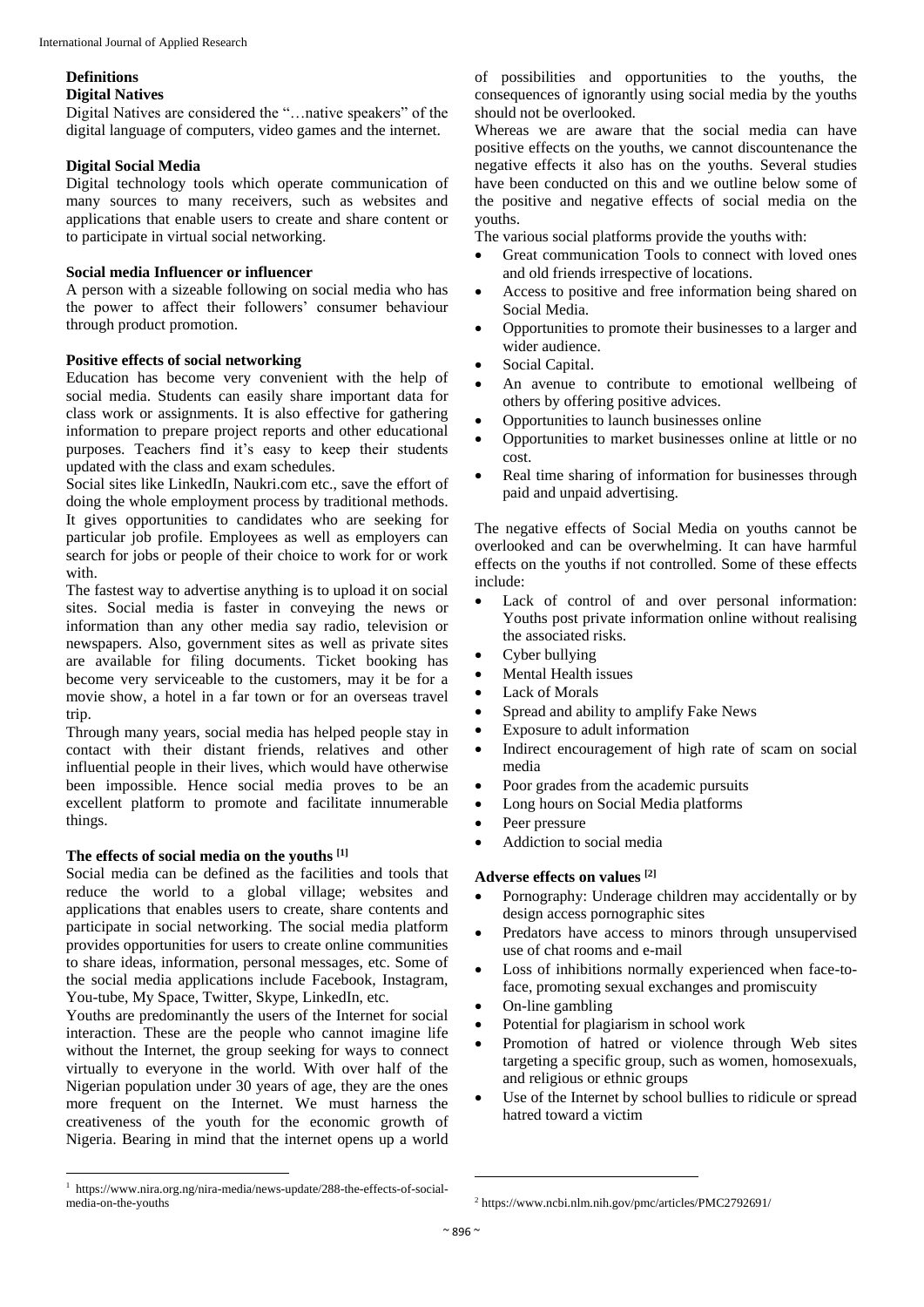Violence through video games, song lyrics and on-line bullying, access to hazardous materials or information on making weapons.

## **Review of literature**

Selasi Kwame Ocansey, Wolali Ametepe and Charles Fynn Oduro  $(2016)$  <sup>[6]</sup> contend that the technology has many positive facets but can become dangerous when in wrong hands. Social media offers several benefits and opportunities to young people, including access to information, extended social networks, social skills practice, identity expression, informal learning opportunities, interest-based groups, development and maintenance of friendships and fun. Social media has been described as an important part of a young person's life and a platform for experimentation, creative self-expression and identity formation (Selasi Kwame Ocansey, 2016)<sup>[6]</sup>.

Annapoorna Shetty, Reshma Rosario and Sawad Hyder (2015) [1] define the Social media as websites and applications that enable users to create and share content or to participate in social networking. It is the one of the most modern and favorite form of Social media including many features and social characteristics in it. It have many advantages on same channel like as communicating, texting, images sharing, audio and video sharing, fast publishing, linking with all over world, direct connecting. It is also a cheapest fast access to the world so it is very essential for all age group of people (Annapoorna Shetty, 2015)<sup>[1]</sup>.

Sharma  $(2016)$  <sup>[1]</sup> briefs the social media is defined as the technological means of sending information, ideas, opinions etc. through the mass communication device to a diverse audience. In one sense, words and pictures are the media by which thought and feelings are communicated but medium need not be restricted to this meaning. Any Website that allows social interaction is considered a social media, including social networking sites such as face book, MySpace, and Twitter, gaming sites and virtual worlds such as club Penguin, second Life, and the Sims; video sites such as YouTube; and blogs (Sharma, 2016)<sup>[7]</sup>.

Mankkandhan (2016) <sup>[2]</sup> opines that the inherent limitations of passing large amounts of digital information down phone lines have affected the type and quality of media that can be used effectively, as well as the nature of the interaction allowed by the web. There are ways to increase the performance by improving the technical limitations which depends on having a readily available infrastructure that can deliver more data faster and reliably, called Broadband. Nowadays social media has been the important part of one's life from shopping to electronic mails, education and business tool. Social media plays a vital role in transforming people's life style. Social media includes social networking sites and blogs where people can easily connect with each other. Since the emergence of these social networking sites like Twitter and Facebook as key tools for news, journalists and their organizations have performed a high-wire act. These sites have become a day to day routine for the people (Mankkandhan, 2016)<sup>[2]</sup>.

#### **Methodology**

#### **1. Research Methods used**

The study used Descriptive, analytical and survey methods.

#### **2. Sampling**

Universe/ Population/Sampling Frame

- All the youth in the age group of 17-22 years in the city of Bengaluru.
- All the faculty members teaching UG and PG courses in the city of Bengaluru

#### **Category of Respondents**

- The respondents includes both male and female
- Demographic variable for students is grouped into 17-19 and 20-22
- Faculty respondents teaching UG and PG courses are chosen

#### **Bases of Sampling**

The young respondents chosen for study are from selected colleges in the city of Bengaluru.

## **Data collection**

#### **Primary interactions**

 The primary data have been collected with the help putting across the questions.

#### **Secondary information sources**

 The secondary data have been collected with the help of books, journals, Government bulletins, magazines, newspapers, reports and internet information.

## **3. Data Analysis and Interpretation**

The collected data were analyzed with the help of statistical tools and techniques. Analysis and interpretation of data with the help of graphs and tables for the responses given by the respondents.

| Age group of the Respondents | N  | $\frac{0}{0}$ |
|------------------------------|----|---------------|
| students                     |    |               |
| 17-19                        | 19 | 38            |
| $20 - 22$                    | 31 | 62            |
| <b>Total</b>                 | 50 | 100           |
| <b>Faculty</b>               |    |               |
| $25 - 35$                    | 15 | 30            |
| $35 - 45$                    | 19 | 38            |
| $45 - 55$                    | 9  | 18            |
| 55 and above                 |    | 14            |
| Total                        | 50 | 100           |

**Total 1:** Profile of the sample Respondents

The data was collected from the student and faculty respondents. The students studying in the UG and PG courses are chosen through simple random sampling. The age profile shows that 38% of the student respondents are in the age group of 17 -19. 62% of the respondents are in the age group of 20-22. 30% of the faculty chosen for the study fall in the age group of 25-35. 18% of the respondents are in the age limit of 45-55 years.

Table 2: Gender and Course of study

| <b>Statement</b> |                        | <b>Students</b> | Faculty |     |  |  |  |  |  |  |
|------------------|------------------------|-----------------|---------|-----|--|--|--|--|--|--|
|                  | N                      | $\frac{0}{0}$   | N       | %   |  |  |  |  |  |  |
| Gender           |                        |                 |         |     |  |  |  |  |  |  |
| Male             | 39                     | 78              | 29      | 58  |  |  |  |  |  |  |
| female           | 11                     | 22              | 21      | 42  |  |  |  |  |  |  |
| <b>Total</b>     | 50                     | 100             | 50      | 100 |  |  |  |  |  |  |
|                  | <b>Course of study</b> |                 |         |     |  |  |  |  |  |  |
| UG               | 33                     | 66              | 41      | 82  |  |  |  |  |  |  |
| PG               | 17                     | 34              | 9       | 18  |  |  |  |  |  |  |
| <b>Total</b>     | 50                     | 100             | 50      | 100 |  |  |  |  |  |  |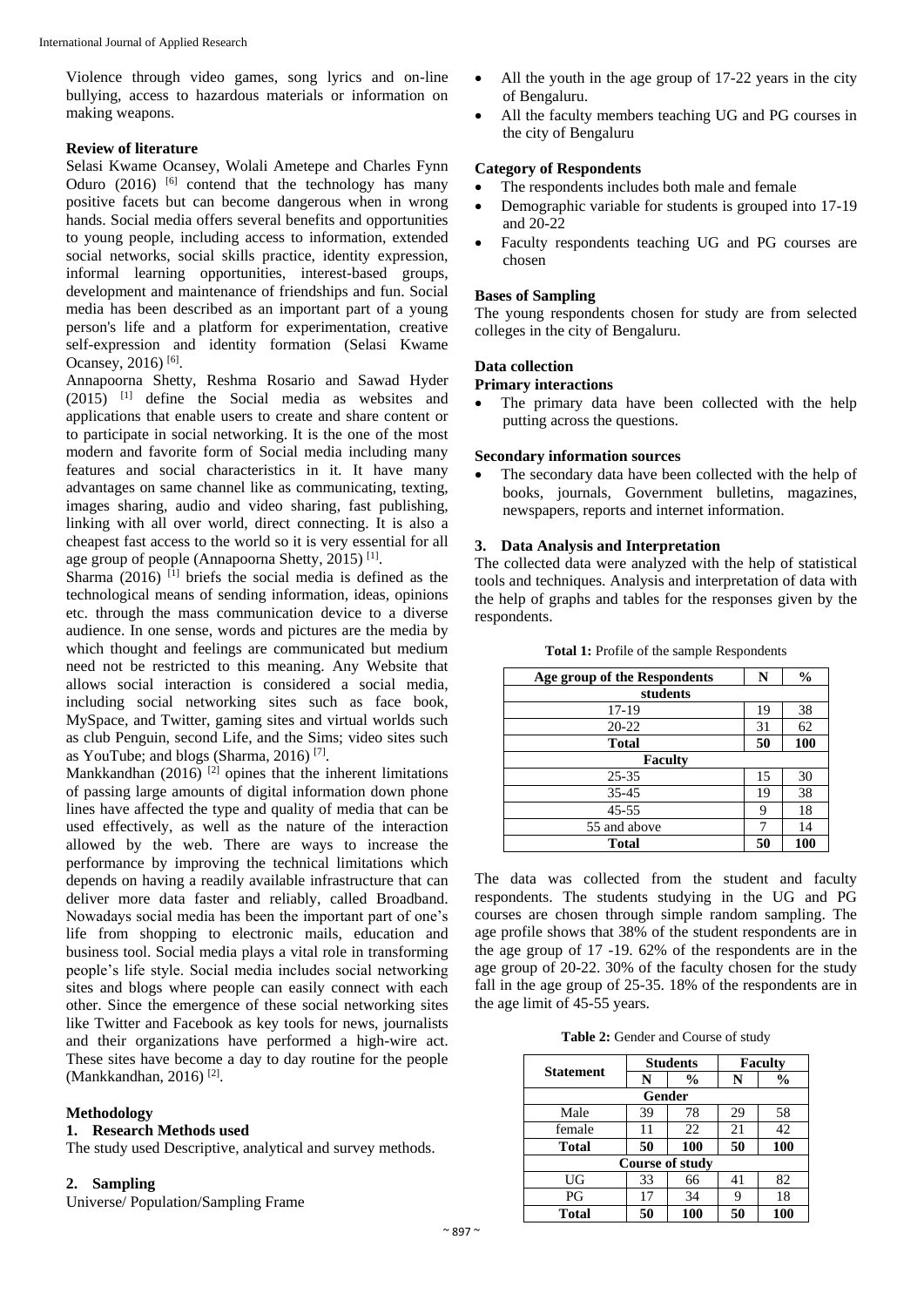The gender composition of the respondents indicates the male respondents outnumber the female respondents. The availability of the respondents was considered while collecting the primary data. The students studying in UG and PG courses are drawn. The students studying in the UG and PG courses are two-third and one-third of the total composition. The faculty teaching are majority in number with 82% of the total.

| <b>Social Media Presence</b>    |    | <b>Students</b> | <b>Faculty</b> |               |  |  |  |  |  |  |
|---------------------------------|----|-----------------|----------------|---------------|--|--|--|--|--|--|
|                                 | N  | $\frac{0}{0}$   | N              | $\frac{6}{9}$ |  |  |  |  |  |  |
| Facebook                        | 22 | 44              | 8              | 16            |  |  |  |  |  |  |
| Instagram                       | 10 | 20              |                | 14            |  |  |  |  |  |  |
| Whatsapp                        | 7  | 14              | 23             | 46            |  |  |  |  |  |  |
| Twitter                         | 8  | 16              | 8              | 16            |  |  |  |  |  |  |
| Other Social Media              | 3  | 6               | 4              | 8             |  |  |  |  |  |  |
| <b>Total</b>                    | 50 | 100             | 50             | 100           |  |  |  |  |  |  |
| <b>Frequency of Network Use</b> |    |                 |                |               |  |  |  |  |  |  |
| At least once a day             | 20 | 40              | 33             | 66            |  |  |  |  |  |  |
| Once a day                      | 4  | 8               | 10             | 20            |  |  |  |  |  |  |
| Two or more time a day          | 5  | 10              | 4              | 8             |  |  |  |  |  |  |
| Several times a week            | 4  | 8               |                | 2             |  |  |  |  |  |  |
| Once a week or less             | 8  | 16              | $\overline{c}$ | 4             |  |  |  |  |  |  |
| Never                           | 9  | 18              | $\Omega$       | $\Omega$      |  |  |  |  |  |  |
| <b>Total</b>                    | 50 | 100             | 50             | 100           |  |  |  |  |  |  |

**Table 3:** Social Media presence and Frequency of Network Use

The social networking is now the order of the day. The Facebook was a success phenomenon among the masses. The connectivity over the social media is imperative as the people connect personally, professionally and otherwise. 44% of the students have indicated the presence in Facebook. The Instagram accounts are possessed by 20% of the respondents.

46% of the faculty has indicated the presence over the Whatsapp. As far the frequency of the social media usage, 40% of the student respondents and 66% of the faculty respondents have given that they use atleast once a day. 20% of the faulty have indicated to be using the social media once a day.

**Table 4:** Impact of Social Networking on the Education Sector in India

**Key:** SA- Strongly Agree; A-Agree; N-Neutral; DA-Disagree; SD- Strongly Disagree

| <b>Statement</b>                                                                                                 |          |      | <b>SA</b> | A  | N  | DA  | <b>SD</b> | <b>Total</b> |
|------------------------------------------------------------------------------------------------------------------|----------|------|-----------|----|----|-----|-----------|--------------|
| Faculty<br>The usage of social networking has caught the attention of academics worldwide,                       |          | T.   | 20        |    |    |     |           | 50           |
|                                                                                                                  |          | $\%$ | 40        | 22 | 18 | 14  | O         | 100          |
| so also India                                                                                                    | Students | N    | 19        | 10 | 10 |     |           | 50           |
|                                                                                                                  |          | $\%$ | 38        | 20 | 20 | 1 ງ | 10        | 100          |
| The usage of Social networking is evidently increasing, particularly among the<br><b>Indian College Students</b> | Faculty  | N    | 21        | 13 |    |     |           | 50           |
|                                                                                                                  |          | $\%$ | 42        | 26 | 16 | 10  | 6         | 100          |
|                                                                                                                  | Students | N    |           | 13 | 10 |     | $\bigcap$ | 50           |
|                                                                                                                  |          | $\%$ | 34        | 26 | 20 | 16  | 4         | 100          |

**Source:** Primary Data

A question was posed to the Faculty and Student respondents on the Impact of Social Networking on the Education Sector in India. For the variable, the usage of social networking has caught the attention of academics worldwide, so also India, 40% of the Faculty Strongly agreed and 20% of the Students contend the same. For the variable, the usage of Social networking is evidently increasing, particularly among the Indian college students, 16% of the Faculty express neutral opinion and 16% of the Students have disagreed.

| <b>Table 5:</b> Factors that impact the Student Learning through the SNS |  |
|--------------------------------------------------------------------------|--|
|--------------------------------------------------------------------------|--|

|  |  | Key: VHE- Very High Effective, HE- Highly Impact, ME- Moderate Impact, LI- Least Impact, NE- No Impact |  |  |  |  |  |  |  |
|--|--|--------------------------------------------------------------------------------------------------------|--|--|--|--|--|--|--|
|  |  |                                                                                                        |  |  |  |  |  |  |  |

| <b>Statement</b>                               | <b>Respondents</b> |      | <b>VHI</b> | $\mathbf{H}$ | MI | LI | N <sub>I</sub> |
|------------------------------------------------|--------------------|------|------------|--------------|----|----|----------------|
|                                                | Faculty            | N    | 18         | 13           | 9  | ⇁  | 3              |
| Self-Presentation                              |                    | $\%$ | 36         | 26           | 18 | 14 | 6              |
|                                                | <b>Students</b>    | N    | 22         | 12           | 8  | 5  | 3              |
|                                                |                    | $\%$ | 44         | 24           | 16 | 10 | 6              |
|                                                | Faculty            | N    | 19         | 14           | 10 | 5  | 2              |
|                                                |                    | $\%$ | 38         | 28           | 20 | 10 | 4              |
| Conveying Specific Information                 | <b>Students</b>    | N    | 17         | 13           | 9  | 6  | 5              |
|                                                |                    | $\%$ | 34         | 26           | 18 | 12 | 10             |
|                                                |                    | N    | 19         | 13           | 8  |    | 3              |
| Awareness about Interaction with Professionals | Faculty            | $\%$ | 38         | 26           | 16 | 14 | 6              |
|                                                |                    | N    | 22         | 10           | 8  | 6  | 4              |
|                                                | <b>Students</b>    | $\%$ | 44         | 20           | 16 | 12 | 8              |
|                                                |                    | N    | 20         | 13           | 9  | 5  | 3              |
| Supervision and Counselling sessions           | Faculty            | $\%$ | 40         | 26           | 18 | 10 | 6              |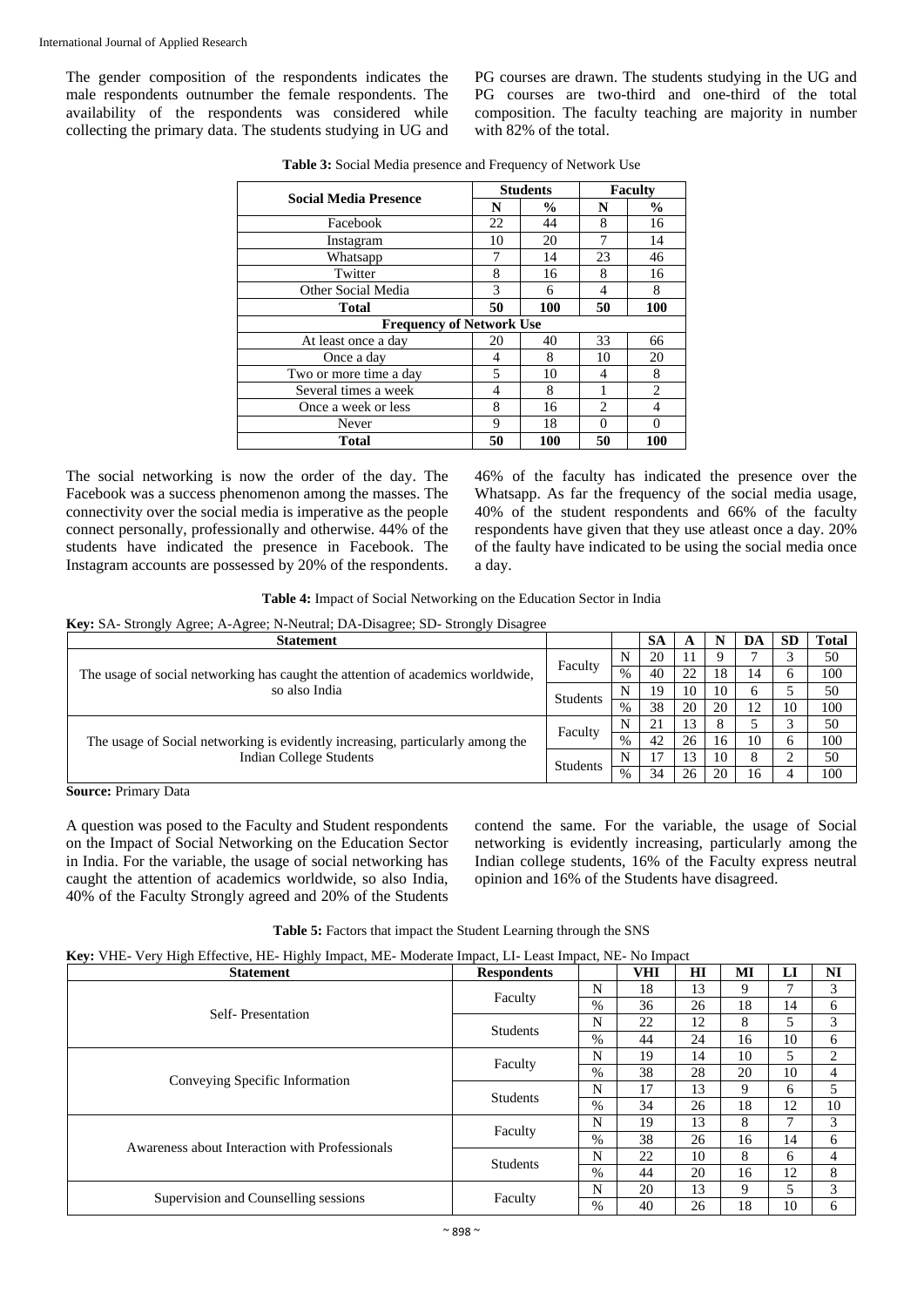|                                  | <b>Students</b> | N | $\bigcap$<br>نەك   | 14                   |          |                |  |
|----------------------------------|-----------------|---|--------------------|----------------------|----------|----------------|--|
|                                  |                 | % | 46                 | 28                   | 14       | u              |  |
| Active involvement of population | Faculty         | N | 18                 | 12<br>$\overline{1}$ | 10       |                |  |
|                                  |                 | % | 36                 | 24                   | 20       | $\sim$<br>- 12 |  |
|                                  |                 | N | $\sim$<br>$\sim$ 1 | 10                   | $\Omega$ | -              |  |
|                                  | <b>Students</b> | % | 42                 | 20                   | 18       | 14             |  |

**Source:** Primary Data

A question was posed to the Faculty and Student respondents on Factors that impact the Student Learning through the SNS. Self- presentation is believed by 36 % of the Faculty and 44% of the Students to be impacting to a very high extent. For the variable, Conveying Specific information, 4% of the Faculty and 3.43% of the Students have expressed no impact. For the variable, Awareness about interaction with professionals, 38% of the Faculty and 44% of the Students have expressed very high impact. For the variable, Supervision and counseling sessions, 6 % of the Faculty express neutral impact and 4% of the Students have expressed no impact. For the variable, Active involvement of population, 20% of the Faculty and 18% of the Students

express the moderate impact.

The SNS has definitely given a leap to student learning. This has consistently and progressively shown a positive impact among the students. The students get exposure on various topics and subjects. They learn self-presentation in terms of what they express. It would also impact the manner in which they convey specific information. The professionals tend to convey the awareness about information there is supervision by the admins who are found in the group. There is better supervision and counseling is also ensured to whoever group member requires the same. The people in the group actively involve leading to comprehensive group dynamics.

**Table 6:** Learning Benefits through Social Networking in Educational Platforms

**Key:** TLE – To Large Extent, TGE- To Great Extent, TME- To Moderate Extent, TSE- To Small Extent, VLE – Very Low Extent

| <b>Statement</b>                                                        |                 |      | <b>TLE</b> | <b>TGE</b> | TME | <b>TSE</b> | <b>VLE</b>     |
|-------------------------------------------------------------------------|-----------------|------|------------|------------|-----|------------|----------------|
|                                                                         | Faculty         | N    | 20         | 17         | 8   | 4          |                |
| Serve specific Instructional purpose farmed by Institutions             |                 | $\%$ | 40         | 34         | 16  | 8          | 2              |
|                                                                         | <b>Students</b> | N    | 19         | 13         | 10  | 5          | 3              |
|                                                                         |                 | $\%$ | 38         | 26         | 20  | 10         | 6              |
|                                                                         | Faculty         | N    | 18         | 12         | 9   |            | 4              |
| Feedback assists to learn appropriate interactions available Techniques |                 | $\%$ | 36         | 24         | 18  | 14         | 8              |
|                                                                         |                 | N    | 21         | 15         | 8   |            |                |
|                                                                         | <b>Students</b> | $\%$ | 42         | 30         | 16  | 10         | $\mathfrak{D}$ |
|                                                                         | Faculty         | N    | 22         | 16         | Ξ   | 3          | $\mathfrak{D}$ |
|                                                                         |                 | $\%$ | 44         | 32         | 14  | 6          | 4              |
| Online books, Journals, reports and documents                           | <b>Students</b> | N    | 20         | 14         | 9   | 4          | 3              |
|                                                                         |                 | $\%$ | 40         | 28         | 18  | 8          | 6              |

**Source:** Primary Data

A question was posed to the Faculty and Student respondents on Learning Benefits through Social Networking in Educational Platforms. For the variable, Serve specific Instructional purpose farmed by Institutions, 2% of the Faculty and 6% of the Students feel that benefits are realised to Least Extent. For the variable, Feedback assists to learn

appropriate interactions available Techniques, 18% of the Faculty express the moderate extent impact and 2% of the Students have expressed to a very least extent. For the variable, online books, Journals, reports and documents, 44% of the Faculty feels the benefits to a very large extent and 8% of the Students feel it to be a very small extent.

| Total 7: Ways in Which Social Media Helps in Integrating Course Content |
|-------------------------------------------------------------------------|
|-------------------------------------------------------------------------|

**Key:** SA- Strongly Agree; A-Agree; N-Neutral; DA-Disagree; SD- Strongly Disagree

| <b>Statement</b>                                                      |                 |      | <b>SA</b> | A  | N  | DA | <b>SDA</b>     |
|-----------------------------------------------------------------------|-----------------|------|-----------|----|----|----|----------------|
|                                                                       | Faculty         | N    | 21        | 14 | 7  | 5  | 3              |
| Collaborating with classmates through Social media                    |                 | $\%$ | 42        | 28 | 14 | 10 | 6              |
|                                                                       | <b>Students</b> | N    | 23        | 15 | 8  | 3  |                |
|                                                                       |                 | $\%$ | 46        | 30 | 16 | 6  | $\overline{c}$ |
|                                                                       | Faculty         | N    | 22        | 13 | 9  | 4  | $\overline{2}$ |
| Builds a system of relationship between Students                      |                 | $\%$ | 44        | 26 | 18 | 8  | $\overline{4}$ |
|                                                                       | <b>Students</b> | N    | 18        | 14 | 10 | 5  | 3              |
|                                                                       |                 | $\%$ | 36        | 28 | 20 | 10 | 6              |
|                                                                       | Faculty         | N    | 21        | 11 | 8  | 7  | 3              |
| Provision of Instant pathways for dissemination                       |                 | $\%$ | 42        | 22 | 16 | 14 | 6              |
|                                                                       | <b>Students</b> | N    | 22        | 15 | 7  | 4  | $\overline{c}$ |
|                                                                       |                 | $\%$ | 44        | 30 | 14 | 8  | 4              |
|                                                                       | Faculty         | N    | 18        | 13 | 10 | 5  | 4              |
| Enhancement of course-related Knowledge                               |                 | $\%$ | 36        | 26 | 20 | 10 | 8              |
|                                                                       | <b>Students</b> | N    | 19        | 14 | 9  | 6  | $\overline{2}$ |
|                                                                       |                 | $\%$ | 38        | 28 | 18 | 12 | $\overline{4}$ |
| Group discussion and Multiple students' interaction at the same time. | Faculty         | N    | 22        | 13 | 10 | 4  |                |